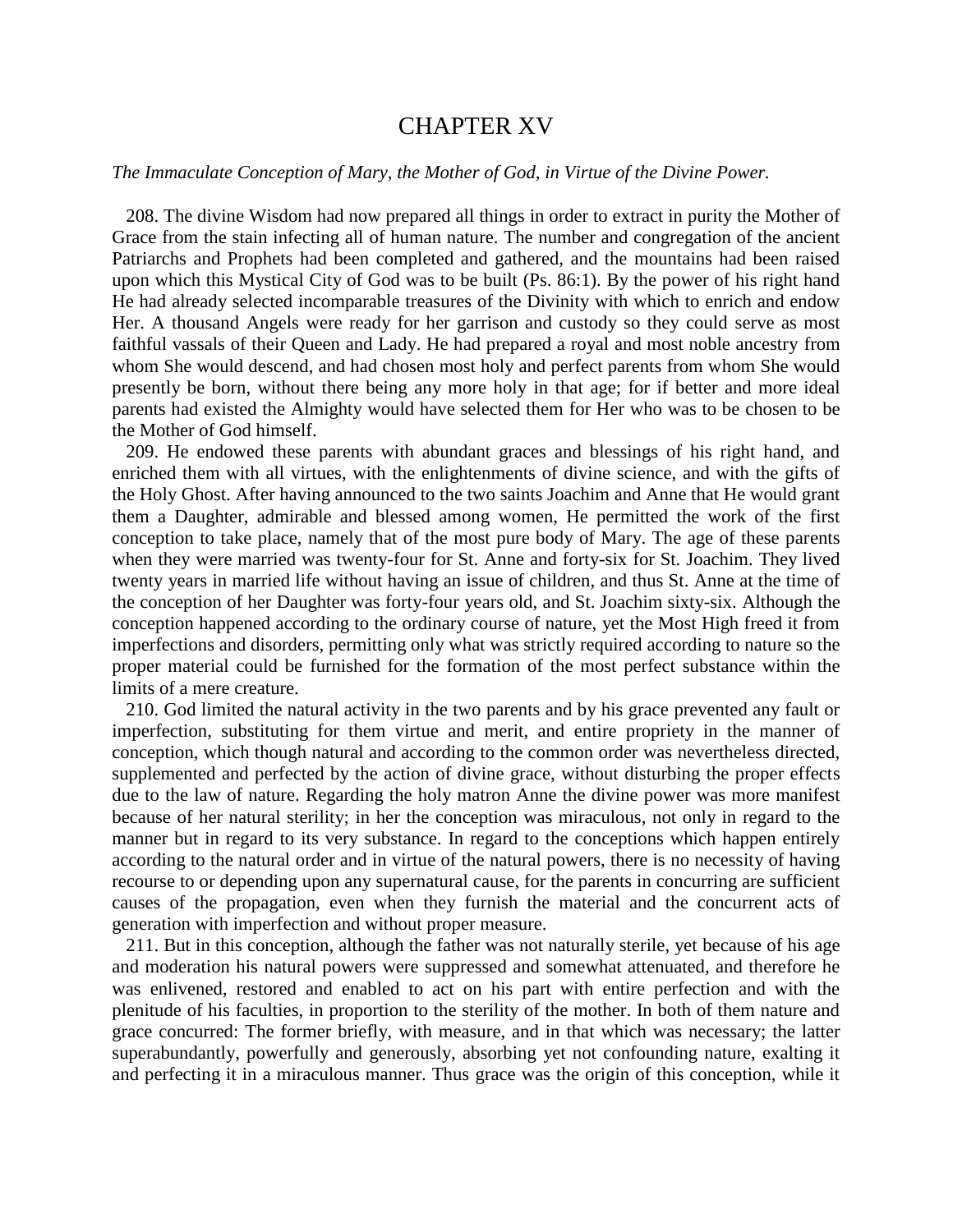called into its service the activity of nature insofar as was necessary for the birth of that ineffable Daughter from her natural parents.

 212. The mode of repairing the sterility of the most holy mother Anne did not consist in the restitution of that condition which was lacking in her natural faculties of conception, for thus restored she would have conceived in no way different from the rest of women. The Lord concurred with her sterile faculties in a more miraculous manner for the formation of the body from natural material. Thus the faculties and the material were of the natural order, but the manner of moving them happened by the miraculous power of the Divinity. As soon as the miracle of this conception had ceased the mother was left in her former sterility never to conceive again, since no new quality was taken from or added to the natural temperament. This wonder, it seems to me, can be made intelligible by that which Christ our Lord wrought when St. Peter walked over the water (Mt. 14:29). In order to sustain him it was not necessary to harden the water, or change it into crystal or ice over which he and others could have walked without requiring any miracle other than hardening it; yet without thus changing the water into hard ice the Lord gave it the power to sustain the body of the Apostle walking miraculously upon it. Hence the water remained a liquid during the miracle; and though it remained such when St. Peter walked upon it, yet he began to falter and sink. Thus Christ worked the miracle without altering the water by a new quality.

 213. Very similar to this (although much more admirable) was the miracle of conception in Anne, mother of most holy Mary. In this her parents were governed by grace, so withdrawn from concupiscence and delectation that this conception was lacking the accidental imperfection of original sin which ordinarily accompanies the material or instrument by which it is communicated. Only material free of imperfection remained, the act itself being meritorious; hence for this reason this conception could very well not result in sin, divine Providence having thus determined it. This miracle the Most High reserved solely for Her who was to be his worthy Mother; for if it was proper that in the substance of her conception She would be engendered according to the order of the other children of Adam, it was also most proper and due that while preserving nature grace would concur with it in all its virtue and power, distinguishing Her and working in Her above all the children of Adam, and above Adam and Eve themselves, who gave origin to the corruption of nature and its disorderly concupiscence.

 214. In this formation of the most pure body of Mary the wisdom and power of the Most High worked with such vigilance (according to our understanding) that the quantities and qualities of the four natural humors of the human body, the sanguine, melancholic, phlegmatic and choleric, were composed with great weight and measure, so by this most perfect proportion in its mixture and composition it would assist the operations of that holy soul with which it was to be endowed and animated. This miraculous temperament in her generation was afterwards as it were the principle and cause of the serenity and peace preserved in the faculties of the Queen of heaven during all her life. Never did any of these humors contradict or war against Her,<sup>\*</sup> or seek to predominate over the others, but each one of them supplemented and served the others, continuing in this well-ordered fabric without corruption or decomposition. Never did the body of most holy Mary suffer corruption, nor was there anything lacking or excessive found in it, but all the conditions and proportions of the different humors were adjusted in proportion, with neither more nor less dryness or moisture necessary for her conservation. Neither was there more

l

cf. I Peter 2:11 [Ed.]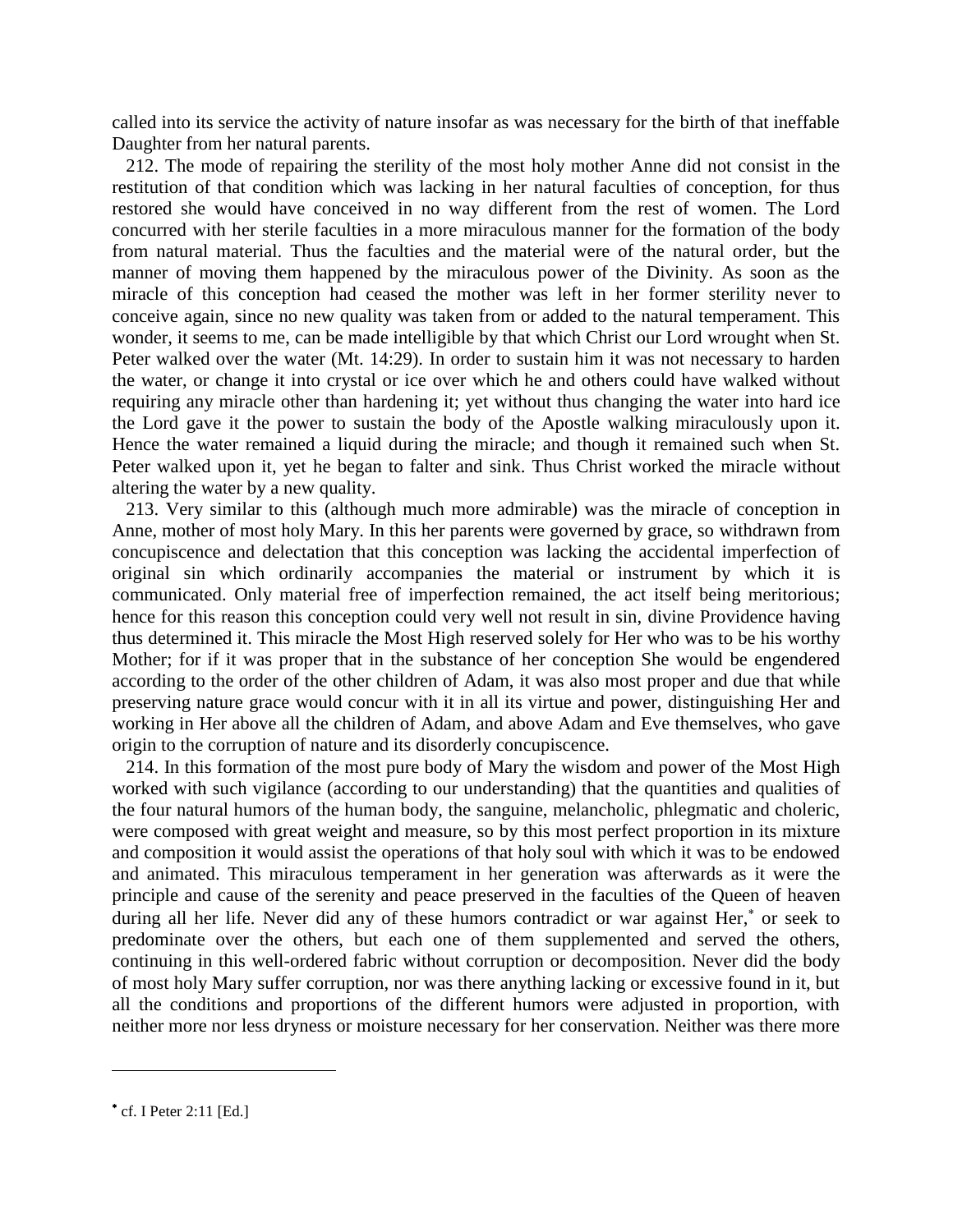heat than was sufficient for bodily defense or digestion, nor more cold than was necessary to refresh and ventilate the bodily humors.

 215. Nor was this body, due to its admirable composition, less sensible to the influence of heat and cold and the other inclemencies of the weather, but rather as it was more delicately and perfectly constituted so it was more acutely affected by any extremes, not being able to furnish a defense against the excess of temperature in those parts which were more subject to them. Certainly, on the one hand, these extremes would find in such a harmoniously constituted frame much less material in which they could work their changes; however, on the other hand the delicacy of its composition made even ordinary influences much more penetrating than greater ones in other bodies. This admirable body (formed in the womb of St. Anne) was not capable of spiritual gifts before it was animated by the soul, but it was capable of receiving the natural ones; these were granted to this body by a supernatural decree and power according to such conditions as were proper for the end in view, the singular grace toward which that formation was ordained above the entire order of nature and grace. Thus were given to it a complexion and faculties so excellent that all nature would never of itself be able to produce one similar to it.

 216. Just as the hand of our Lord formed the first parents Adam and Eve in such a way as to befit original justice and their state of innocence, and therefore also more excellently than their descendants (for the works of the Lord alone are most perfect), so his omnipotence in a more excellent and superior manner operated in the formation of the virginal body of most holy Mary. And this He did with so much the greater solicitude and abundance of grace as this creature was to exceed in perfection not only the first parents, who were to sin so soon, but all the other creatures, corporal and spiritual. According to our way of speaking God exerted more care in composing this little body of his most holy Mother than in creating all the celestial orbs and the whole universe. In accordance with this rule must be measured the gifts and privileges of this City of God, from the first trenches and foundations upon which was raised her grandeur unto the pinnacle of existence next to and closest to the infinity of the Most High.

 217. So far was this miraculous conception from sin and its cause, concupiscence, that not only was there no sin in Her, the dawn of grace (always distinguished and treated according to this dignity by the Lord), but even in her parents sin and concupiscence were restrained and impeded for her conception, so nature itself would not be insubordinate or disturbed in this work in which nature was inferior to grace, and served merely as an instrument to the supreme Artificer, who is superior to the laws of nature and grace. From that point He already began to destroy sin, and to undermine and beat down the castle of the strong-armed one (Lk. 11:21-22), in order to divest and despoil him of his tyrannical possession.

 218. The day on which the first conception of the body of most holy Mary happened was a Sunday, corresponding to the day on which the angels were created, whose exalted Queen and Lady She was to be, superior to all. And although for the formation and growth of other human bodies, by the natural and common order, many days are necessary in order to organize them for the reception of the final disposition for the infusion into them of the rational soul, and they say

 $\overline{a}$ 

Ven. Mary is here referring to the common opinion of Scholastic theologians in her time, which they of course took from St. Thomas Aquinas himself. Another opinion is the rational soul is infused at the moment of bodily conception. Since the Magisterium has not definitely spoken on this issue, either opinion is acceptable. This passage regarding ensoulment follows Thomistic theology exactly. In fact, Dom Guéranger reports (*L'Univers*, Dec. 5, 1858) that research submitted to the Sacred Congregation of Rites found 29 specific instances in which the text of Ven. Mary follows the Thomist School over the Scotist School, one of the exceptions being the Immaculate Conception, later infallibly defined by Pope Pius IX in 1854. [Ed.]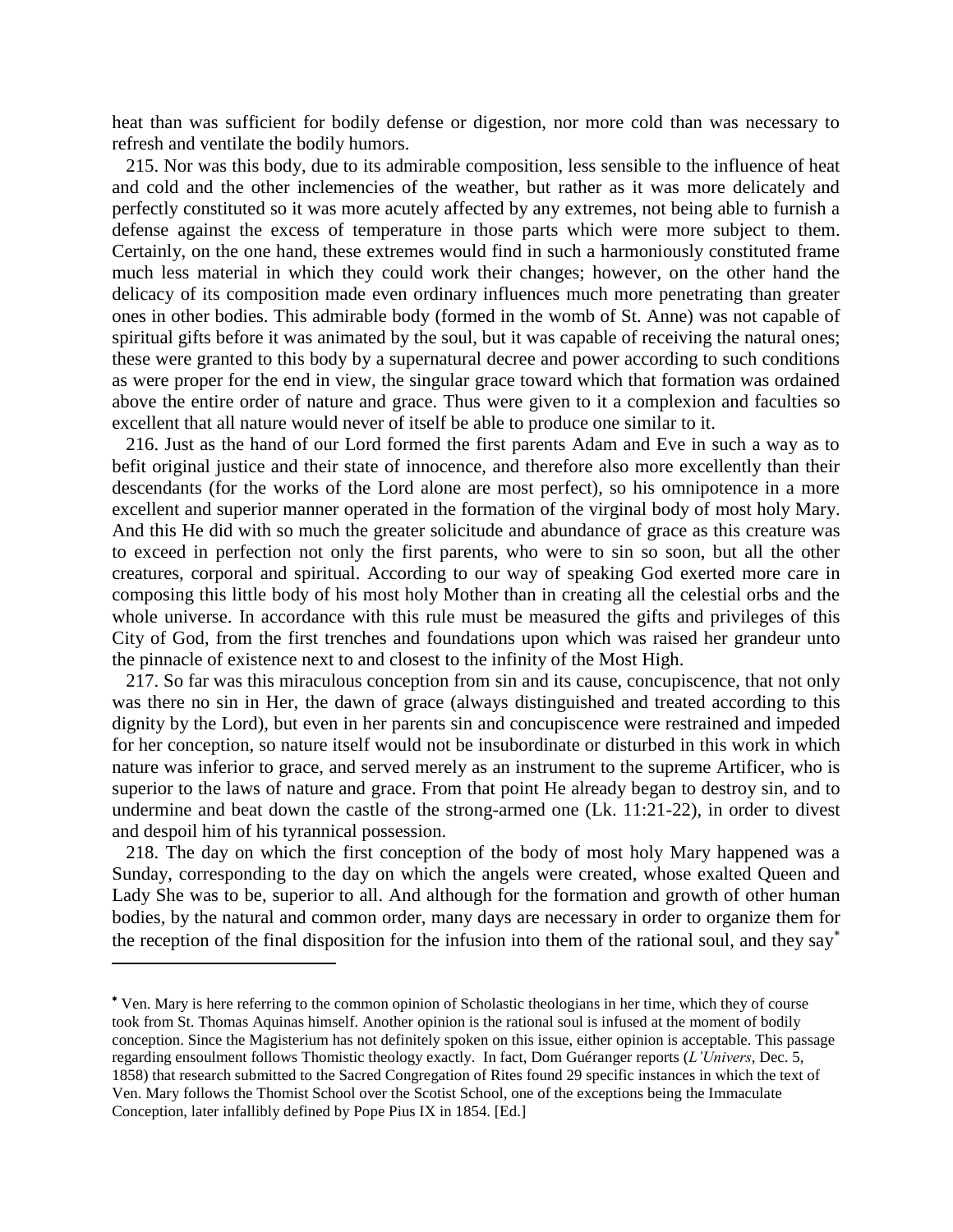for a male are required forty days and for females eighty,<sup>\*</sup> more or less, according to the natural heat and disposition of the mothers; yet in the bodily formation of most holy Mary the divine power accelerated the natural time, and the work which would require eighty days (or however many would naturally be necessary) was accomplished most perfectly in seven days. During this time was organized and prepared in the womb of St. Anne, in due growth and quantity, that miraculous body, in order to receive the most holy soul of her Daughter, our Lady and Queen.

 219. On the Saturday following this first conception the Most High created the soul of his Mother, infusing it into her body, by which entered into the world the mere creature more holy, perfect and agreeable in his eyes than all He had created or will create to the end of the world or through his eternities. In his attention in executing this work the Lord maintained a mysterious correspondence with the work of creating all the rest of the world in seven days, as is related in the book of Genesis (Ch. 1); hence without doubt He then rested in truth, according to the figurative language of Scripture, since He had now created the most supreme creature of all, giving through Her a beginning to the work of the Incarnation of the divine Word and the Redemption of the human race. Thus for God this day was as a Paschal feast, and also for all creatures.

 220. Due to this mystery of the Immaculate Conception of most holy Mary the Holy Ghost has ordained that Saturday be consecrated to the Virgin in the holy Church, since that was the day on which She received the greatest benefit through the creation of her soul and its union with her body without contracting sin or its effects. The day of her Immaculate Conception which the Church now celebrates is not the day of her first conception, when the body alone was conceived, rather it is the day of the second conception or infusion of the soul; body and soul being joined, She remained for nine months in the womb of St. Anne, which are the days intervening between the Immaculate Conception and the Nativity of this Queen. During the other seven days preceding the animation, when only the body was present, it was disposed and organized by the divine power so this creation would correspond with the account which Moses gives of the creation of all things, comprising the formation of the world in its beginning (Gen. 1). At the instant of the creation and infusion of the soul of most holy Mary, the most blessed Trinity, with greater affection of love, spoke those words referred to by Moses (Gen. 1:26): "Let Us make Mary to our image and likeness to be our true Daughter and Spouse, in order to be the Mother of the Onlybegotten of the substance of the Father."

 221. By the force of this divine pronouncement, and through the love with which it proceeded from the mouth of the Omnipotent, was created and infused into the body of most holy Mary her most blessed soul, filling Her in the same instant with grace† and gifts above the most exalted Seraphim of heaven, without there being a single instant in which She was found devoid or deprived of the light, friendship and love of her Creator, or in which She was touched by the stain or darkness of original sin; on the contrary She possessed the most perfect justice, superior to that of Adam and Eve in their creation. To Her was also conceded the most perfect use of reason corresponding to the gifts of grace She had received, so not for one instant would She be idle, but engage in admirable works of highest pleasure for her Maker. In the intelligence and light concerning this great mystery I confess myself absorbed, such that my heart (due to my lack of ability to explain it) is transformed in affections of admiration and praise, since my tongue falls silent. I see the true Ark of the Covenant joined together, enriched and placed in the temple

 $\overline{\phantom{a}}$ 

cf. *Coronation* 281 [Ed.]

**<sup>†</sup>** cf. Lk. 1:28 [Ed.]